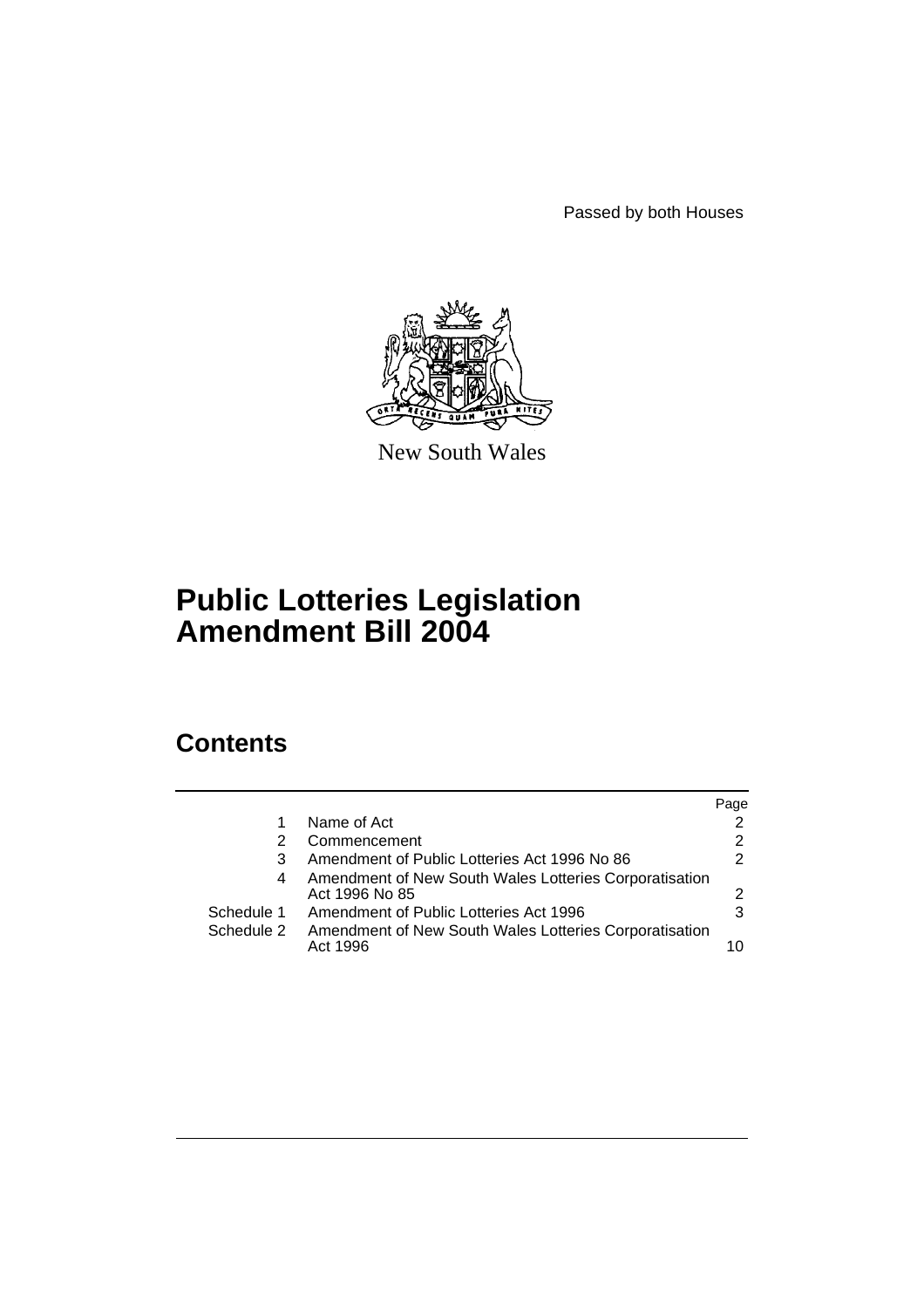*I certify that this PUBLIC BILL, which originated in the LEGISLATIVE ASSEMBLY, has finally passed the LEGISLATIVE COUNCIL and the LEGISLATIVE ASSEMBLY of NEW SOUTH WALES.*

> *Clerk of the Legislative Assembly. Legislative Assembly, Sydney, , 2004*



New South Wales

# **Public Lotteries Legislation Amendment Bill 2004**

Act No , 2004

An Act to amend the *Public Lotteries Act 1996* to make further provision with respect to the conduct of, and offences in relation to, public lotteries; and to repeal certain provisions of the *New South Wales Lotteries Corporatisation Act 1996*; and for other purposes.

*I have examined this Bill, and find it to correspond in all respects with the Bill as finally passed by both Houses.*

*Chairman of Committees of the Legislative Assembly.*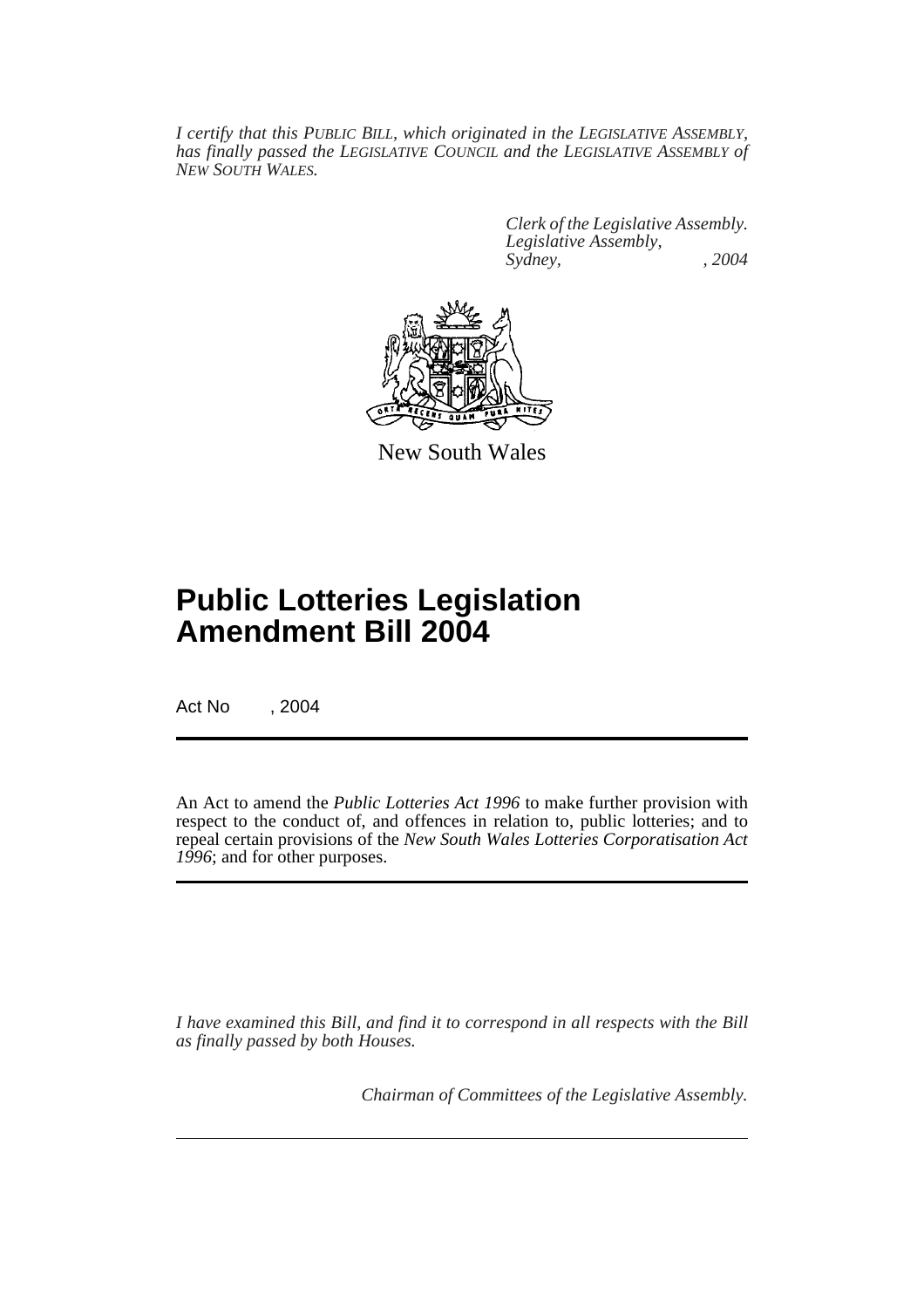# **The Legislature of New South Wales enacts:**

# **1 Name of Act**

This Act is the *Public Lotteries Legislation Amendment Act 2004*.

# **2 Commencement**

This Act commences on a day or days to be appointed by proclamation.

# **3 Amendment of Public Lotteries Act 1996 No 86**

The *Public Lotteries Act 1996* is amended as set out in Schedule 1.

# **4 Amendment of New South Wales Lotteries Corporatisation Act 1996 No 85**

The *New South Wales Lotteries Corporatisation Act 1996* is amended as set out in Schedule 2.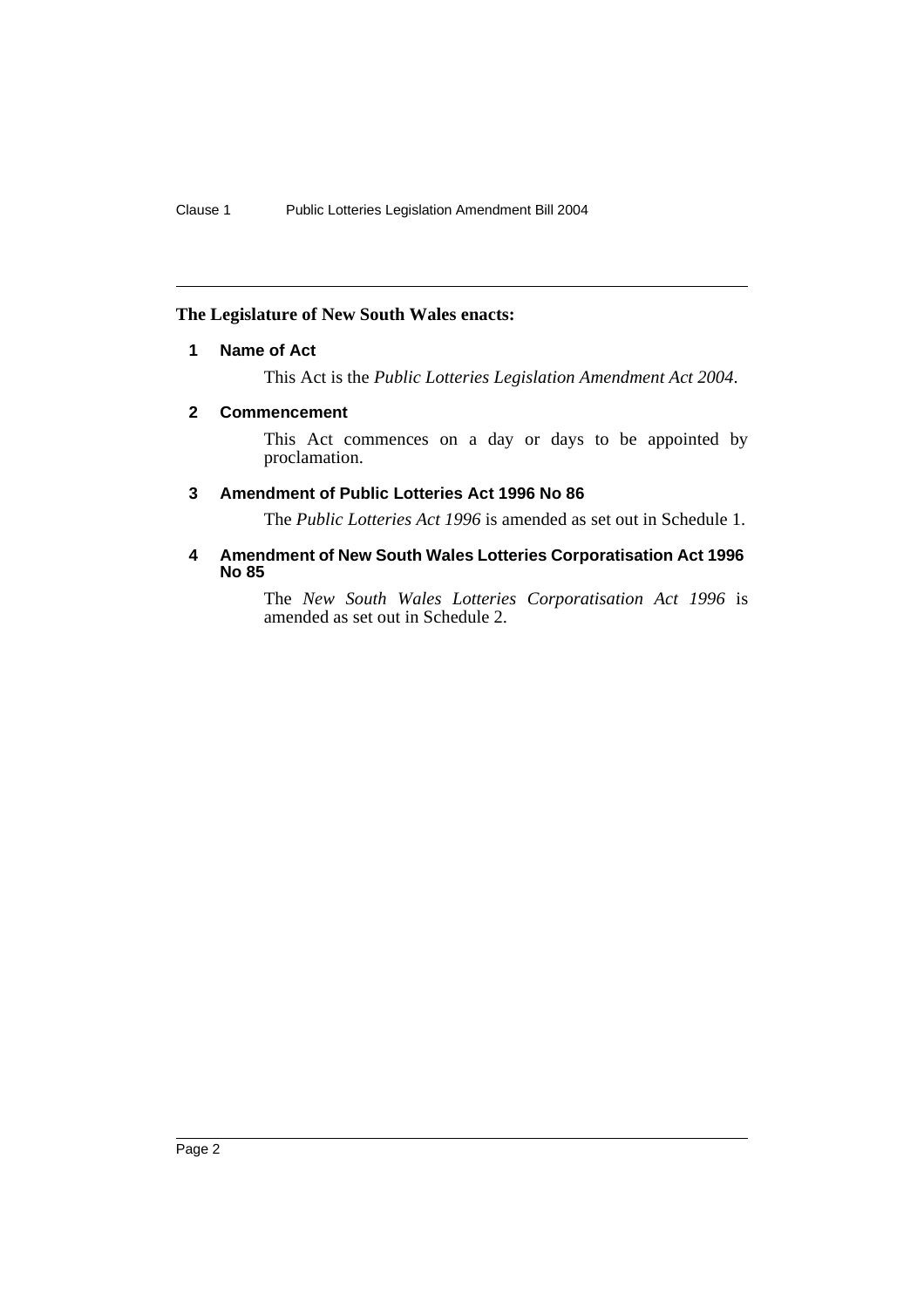Amendment of Public Lotteries Act 1996 New York Schedule 1

# **Schedule 1 Amendment of Public Lotteries Act 1996**

(Section 3)

# **[1] Section 4 Definitions**

Omit "kept in respect of the licensee" from the definition of *outgoings* in section  $4(1)$ .

Insert instead "for the lottery".

#### **[2] Section 4 (1), definition of "subscriptions"**

Omit the definition (but not the note). Insert instead:

*subscriptions* to a public lottery means the amounts paid for entries in the public lottery, but does not include the following:

- (a) amounts charged to subscribers by the licensee's agents for providing ancillary services in connection with the subscriptions (as referred to in section 13 (1) (e1)),
- (b) commission, unless this Act otherwise expressly provides.

# **[3] Section 4 (1)**

Insert in alphabetical order:

*unclaimed prize* means a prize that remains unclaimed by the prizewinner for a period of one year after the date on which the public lottery to which the prize relates was conducted.

#### **[4] Section 13 Conditions of licence**

Insert after section 13 (1) (e):

(e1) the authorisation of agents to charge subscribers to a public lottery for providing such ancillary services in connection with subscriptions as may be approved by the Minister,

# **[5] Section 13 (1) (q)**

Insert "for a public lottery" after "fund".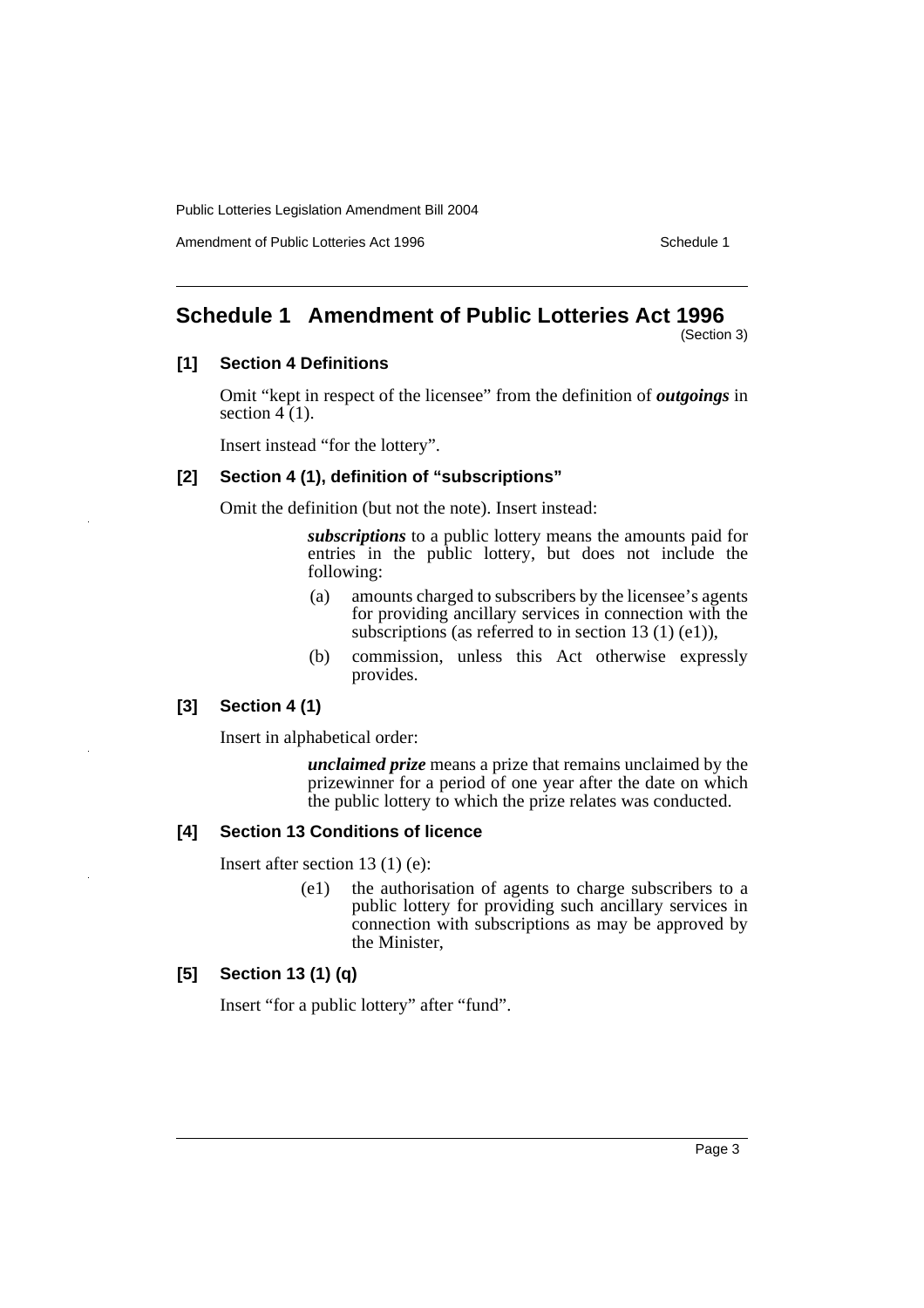Schedule 1 Amendment of Public Lotteries Act 1996

# **[6] Section 25A**

Insert before section 26:

#### **25A Separate prize funds**

A separate prize fund is to be kept in respect of a licensee for each kind of public lottery that the licensee is licensed to conduct.

#### **[7] Section 26 Application of subscriptions to prize fund**

Omit section 26 (1). Insert instead:

(1) Out of the subscriptions received by a licensee in respect of a public lottery conducted by the licensee, the licensee must pay into the prize fund for the lottery an amount that, when added to any amount already applied by the licensee or the licensee's agents to the payment of prizes won in the lottery, is not less than the requisite percentage of the subscriptions for the lottery.

#### **[8] Section 27 Prize fund account**

Omit "The prize fund kept in respect of the licensee" from section 27 (1).

Insert instead "A prize fund for a public lottery kept in respect of a licensee".

# **[9] Section 27 (4) (a)**

Omit "any public lottery".

Insert instead "a public lottery to which the fund relates that has been".

# **[10] Section 27 (8) (a)**

Omit "of prizes won in public lotteries conducted by the licensee".

Insert instead "or the licensee's agents of prizes won in a public lottery in respect of which the fund is kept".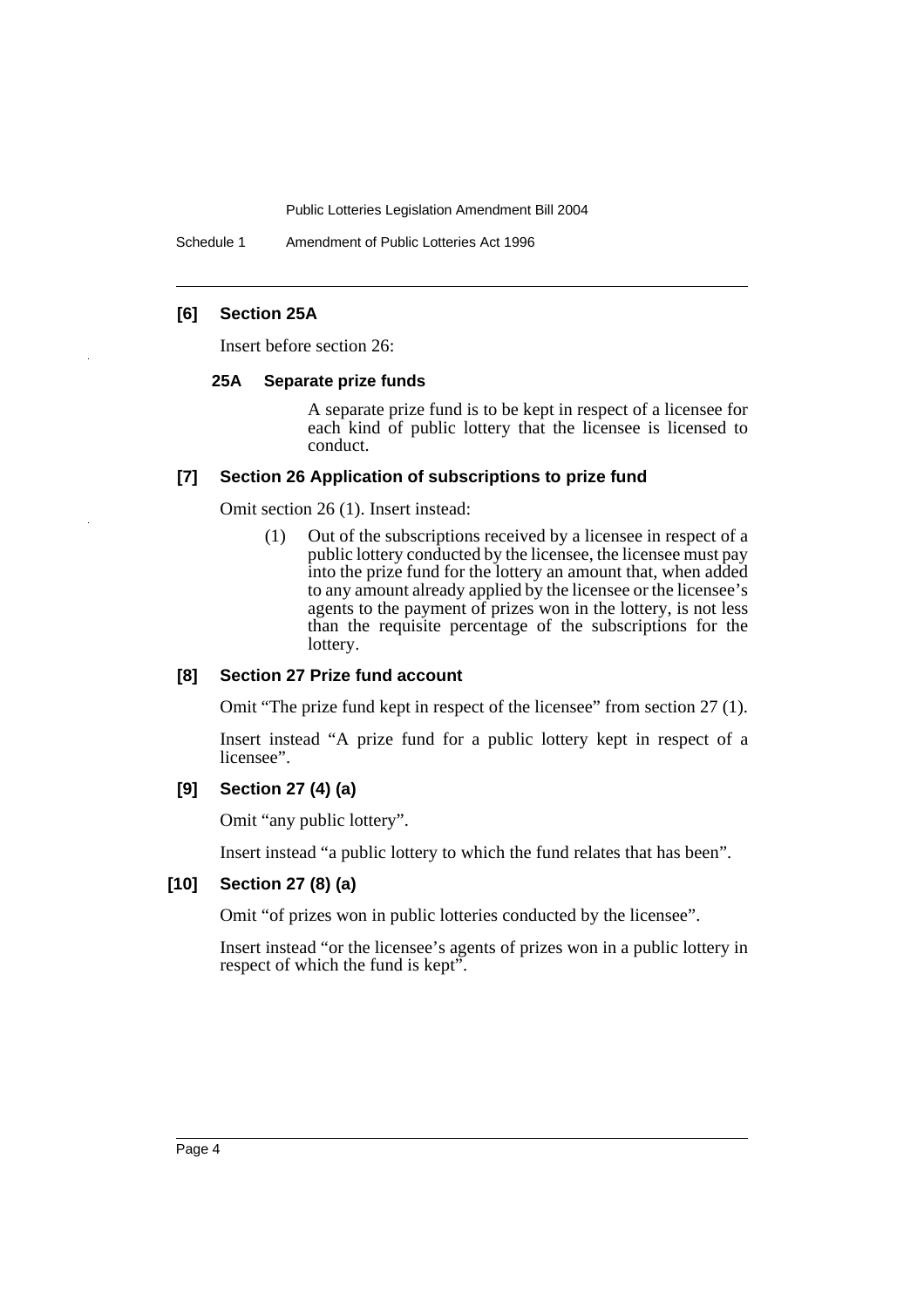Amendment of Public Lotteries Act 1996 New York Schedule 1

# **[11] Section 27 (8) (a1)**

Insert after section 27 (8) (a):

(a1) towards the payment of contributions by the licensee to prizes won in a public lottery conducted pursuant to an agreement entered into by the licensee under section 37A, and

# **[12] Section 27 (9)**

Insert "the time within which claims for unclaimed prizes must be made and" after "respect to".

# **[13] Section 37A**

Insert after section 37:

#### **37A Agreements with interstate authorities**

- (1) A licensee may, on such terms as are approved by the Minister, enter into an agreement with an interstate authority with respect to:
	- (a) the administration of a scheme for the conduct of public lotteries among participating States, and
	- (b) the manner of making payments to and by the licensee, and
	- (c) related matters.
- (2) In this section:

*corresponding law* means the law of another State or Territory under which a person is authorised to conduct public lotteries.

*interstate authority* means a person who is authorised to conduct public lotteries in a participating State.

*participating State* means a State or Territory in which a person is authorised, under a corresponding law, to conduct public lotteries.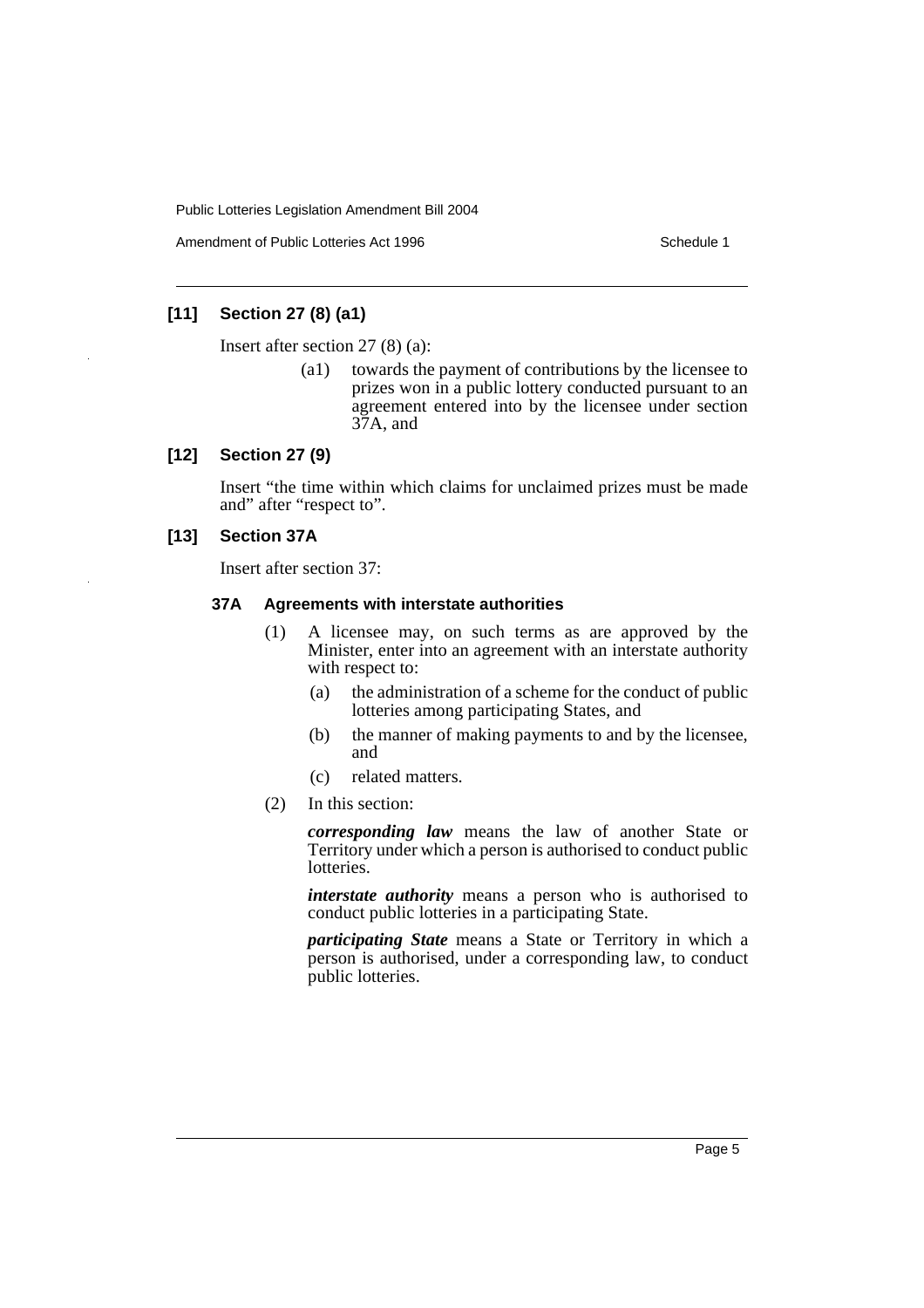Schedule 1 Amendment of Public Lotteries Act 1996

# **[14] Section 39A**

Insert after section 39:

#### **39A Direct payment of prizes by agent**

The rules may make provision for a licensee to authorise an agent of the licensee to pay a prize won in a public lottery conducted by the licensee, being a prize that does not exceed the amount prescribed by the regulations in relation to the lottery.

#### **[15] Section 40 Betting syndicates**

Insert after the heading to the section:

(1A) A licensee may, for fee or reward, promote or take part in the formation of a syndicate for the purpose of purchasing an entry in, or subscribing to, a public lottery conducted by the licensee.

#### **[16] Section 41 Unauthorised betting syndicates prohibited**

Omit section 41 (2). Insert instead:

- (2) This section does not apply to:
	- (a) any person who is authorised by the rules to so promote or take part in the formation of a syndicate, but only in relation to such promotion or participation by the person that is in accordance with the rules, or
	- (b) the licensee conducting the public lottery concerned.

#### **[17] Section 42 Advertising of unauthorised betting syndicate prohibited**

Omit section 42 (3). Insert instead:

- (3) This section does not apply to:
	- (a) any person who is authorised by the rules to so advertise, but only in relation to such advertising by the person that is in accordance with the rules, or
	- (b) the licensee conducting the public lottery concerned.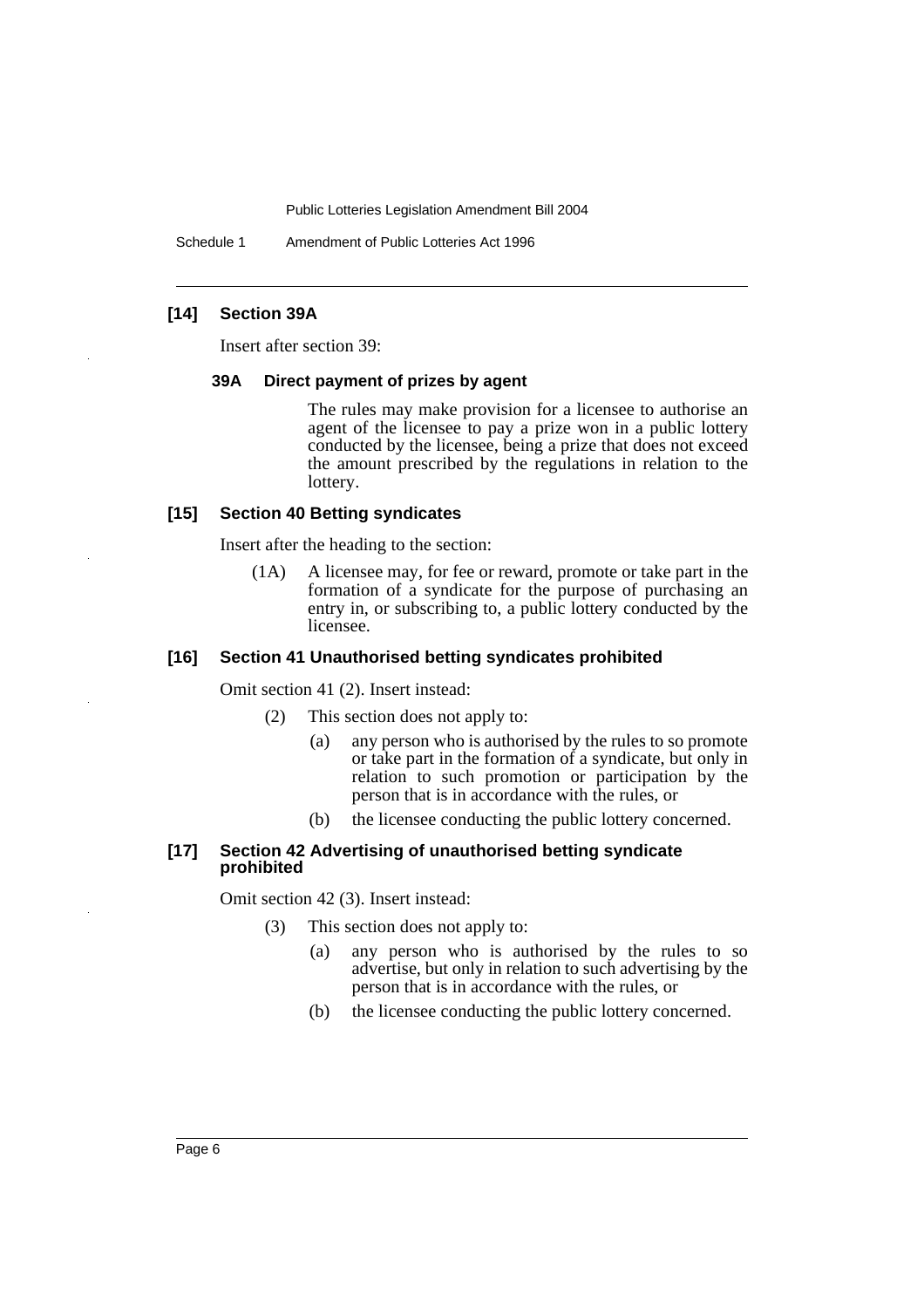Amendment of Public Lotteries Act 1996 New York Schedule 1

# **[18] Sections 43A–43D**

Insert after section 43:

#### **43A Unauthorised selling of entries in or subscriptions to public lottery prohibited**

A person (other than a licensee, or a person acting for the licensee, in the lawful conduct of a public lottery) who sells an entry in, or a subscription to, a public lottery is guilty of an offence.

Maximum penalty: 100 penalty units.

#### **43B Unauthorised promotion or marketing of public lottery prohibited**

A person (other than a licensee, or a person acting for the licensee, in the lawful conduct of a public lottery) who promotes or markets a public lottery is guilty of an offence.

Maximum penalty: 100 penalty units.

# **43C Person not to enter or subscribe to public lottery for or on behalf of another for fee or reward**

A person (other than a licensee, or a person acting for the licensee, in the lawful conduct of a public lottery) who, for fee or reward, purchases, for or on behalf of another person, an entry in, or a subscription to, a public lottery, is guilty of an offence.

Maximum penalty: 100 penalty units.

# **43D False claims for prizes**

Any person who lodges a claim for a prize in a public lottery knowing that it is false or misleading in a material respect is guilty of an offence.

Maximum penalty: 100 penalty units.

# **[19] Section 48 Definitions**

Omit the definition of *symbol*. Insert instead:

*numbers* has the same meaning as in section 5 (2).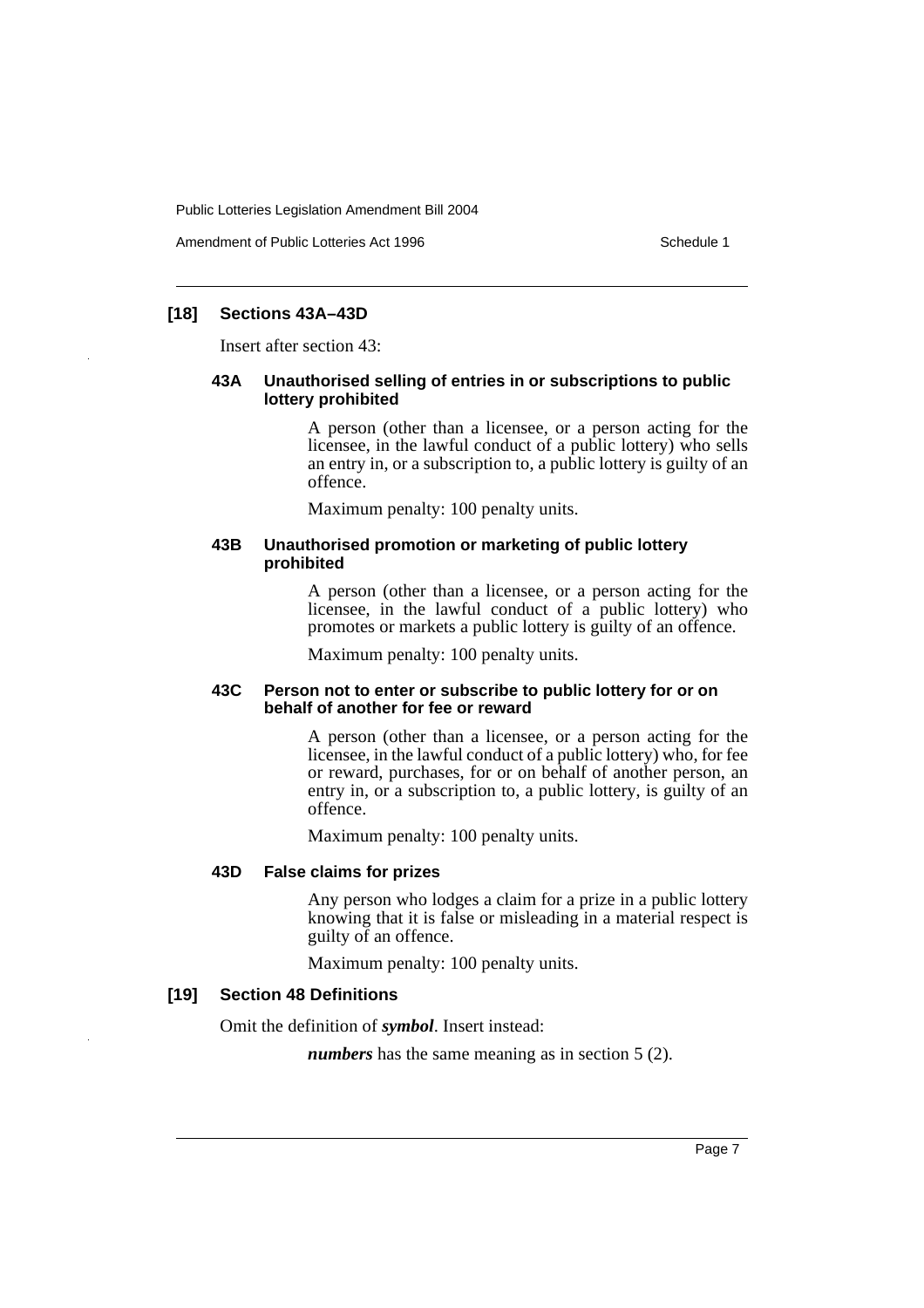Schedule 1 Amendment of Public Lotteries Act 1996

#### **[20] Section 51 Clarification of certain rules for winning prizes in instant lotteries**

Omit "symbols" and "symbol" wherever occurring.

Insert instead "numbers" and "number", respectively.

#### **[21] Section 52 Licensees and agents to inform Minister of changed circumstances**

Insert at the end of the section (before the penalty):

(2) Despite subsection (1), if the licensee or the agent is not aware, and could not reasonably be expected to be aware, of a relevant change at the time it occurs, the licensee or agent (as the case may be) must notify the Minister in writing not later than 14 days after becoming aware of the change.

#### **[22] Section 79A Review by Administrative Decisions Tribunal of certain decisions under this Act**

Insert after section 79A (b):

(c) a decision of the Minister under section 14 (1) to withdraw the approval or appointment of the person as an agent of a licensee under the conditions of a licence.

#### **[23] Schedule 2 Savings, transitional and other provisions**

Insert at the end of clause 1 (1):

*Public Lotteries Legislation Amendment Act 2004*

#### **[24] Schedule 2, Part 3**

Insert after Part 2:

# **Part 3 Provisions consequent on enactment of Public Lotteries Legislation Amendment Act 2004**

# **29 Definition**

In this Part:

*amending Act* means the *Public Lotteries Legislation Amendment Act 2004.*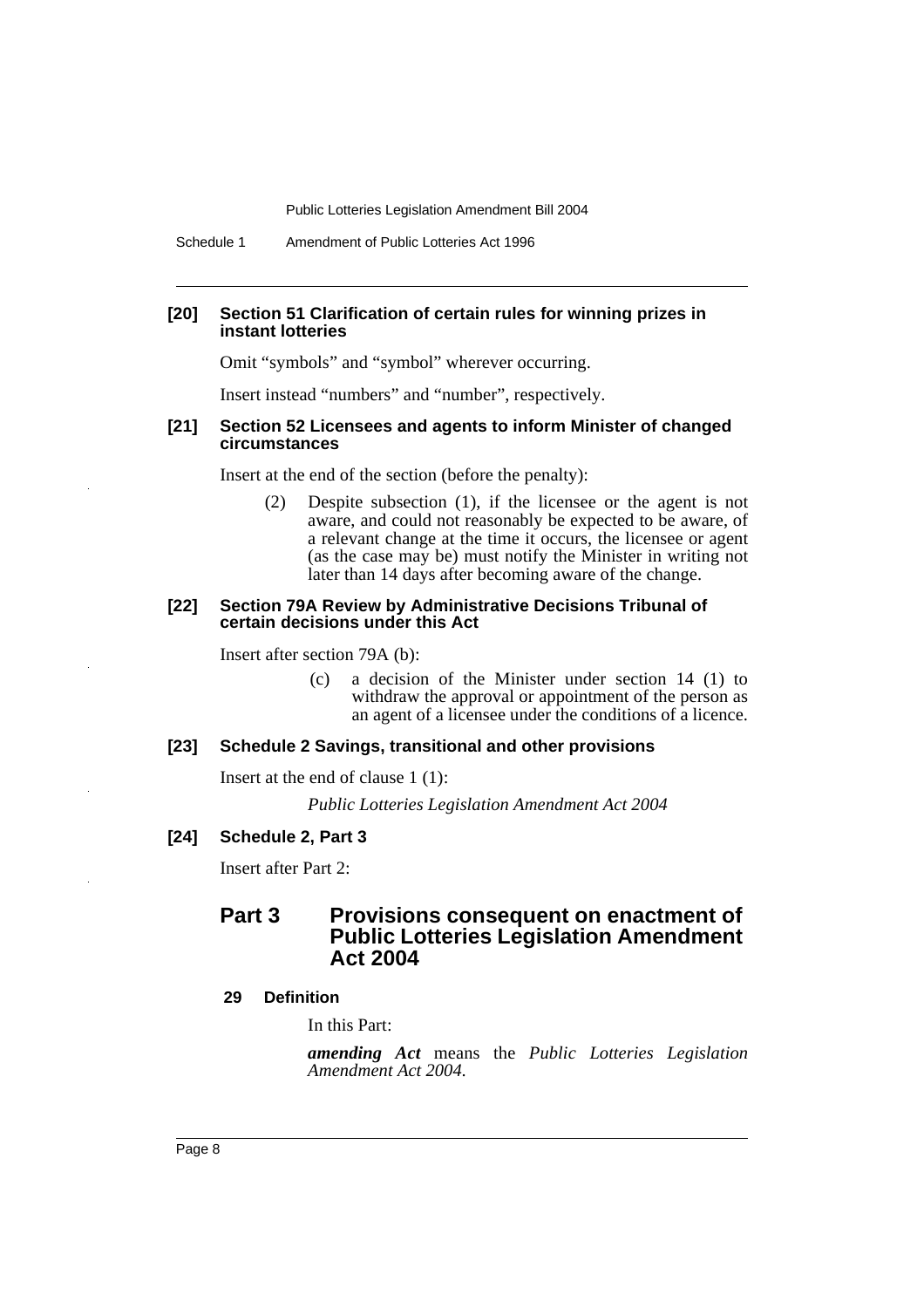Amendment of Public Lotteries Act 1996 New York Schedule 1

#### **30 Time limits for claiming unclaimed prizes**

The amendment made by Schedule 1 [12] to the amending Act extends to prizes that are unclaimed prizes on the commencement of that amendment.

#### **31 Validation**

Anything done before the commencement of section 37A (as inserted by Schedule 1 [13] to the amending Act) which would have been validly done had that section been in force when it was done is validated.

# **32 Pending proceedings for offences against section 41 or 42**

- (1) Any proceedings for an offence against section 41 that were<br>instituted but not finally determined before the instituted but not finally determined before commencement of the amendment made to that section by Schedule 1 [16] to the amending Act are to be determined as if that amendment had not commenced.
- (2) Any proceedings for an offence against section 42 that were instituted but not finally determined before the commencement of the amendment made to that section by Schedule 1 [17] to the amending Act are to be determined as if that amendment had not commenced.